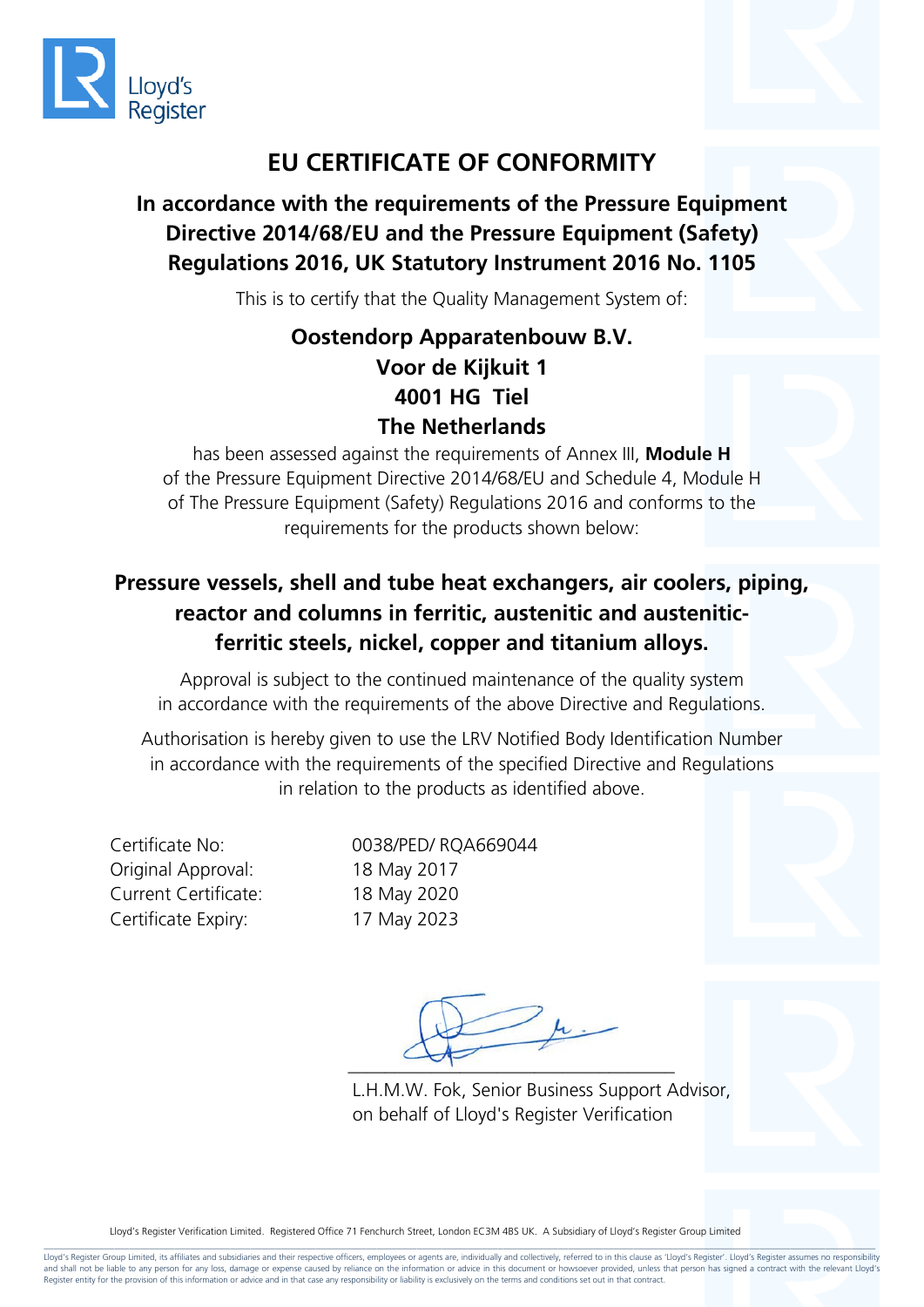

### **EU CERTIFICATE OF CONFORMITY**

#### **In accordance with the requirements of the Pressure Equipment Directive 2014/68/EU and the Pressure Equipment (Safety) Regulations 2016, UK Statutory Instrument 2016 No.1105**

This is to certify that the Quality Management System of:

#### **Oostendorp Apparatenbouw B.V. Voor de Kijkuit 1 4001 HG Tiel The Netherlands**

has been assessed against the requirements of Annex III, **Module H1**  of the Pressure Equipment Directive 2014/68/EU and Schedule 4, Module H1 of The Pressure Equipment (Safety) Regulations 2016 and conforms to the requirements for the products shown below:

#### **Pressure vessels, shell and tube heat exchangers, air coolers, piping, reactor and columns in ferritic, austenitic and austeniticferritic steels, nickel, copper and titanium alloys. (See attached schedule)**

Approval is subject to the continued maintenance of the quality system in accordance with the requirements of the above Directive and Regulations and continuing to comply with the EU Type Examination Certificate(s) as listed on the attached schedule.

Authorisation is hereby given to use the LRV Notified Body Identification Number in accordance with the requirements of the specified Directive and Regulations in relation to the products as identified above.

Certificate No: 0038/PED/RQA669045 Original Approval: 18 May 2017 Current Certificate: 18 May 2020 Certificate Expiry: 17 May 2023 LRV Notified Body Number 0038

 $-\mu$  $\sim$ 

L.H.M.W. Fok, Senior Business Support Advisor, on behalf of Lloyd's Register Verification

Lloyd's Register Verification Limited. Registered Office 71 Fenchurch Street, London EC3M 4BS UK. A Subsidiary of Lloyd's Register Group Limited

\_\_\_\_\_\_\_\_\_\_\_\_\_\_\_\_\_\_\_\_\_\_\_\_\_\_\_\_\_\_\_\_\_\_\_\_\_\_\_\_\_\_\_\_\_\_\_\_\_\_\_\_\_\_\_\_\_\_\_\_\_\_\_\_\_\_\_\_\_\_\_\_\_\_\_\_\_\_\_\_\_\_\_\_\_\_\_\_\_\_\_\_\_\_\_\_\_\_\_\_\_\_\_\_\_\_\_\_\_\_\_\_\_\_\_\_\_\_\_\_\_\_\_\_\_\_\_\_\_\_\_\_\_\_\_\_\_\_\_\_\_\_\_\_\_\_\_\_\_\_\_\_\_\_\_\_\_\_\_\_\_\_\_\_\_ Lloyd's Register Group Limited, its affiliates and subsidiaries and their respective officers, employees or agents are, individually and collectively, referred to in this clause as 'Lloyd's Register'. Lloyd's Register assu and shall not be liable to any person for any loss, damage or expense caused by reliance on the information or advice in this document or howsoever provided, unless that person has signed a contract with the relevant Lloyd Register entity for the provision of this information or advice and in that case any responsibility or liability is exclusively on the terms and conditions set out in that contract.